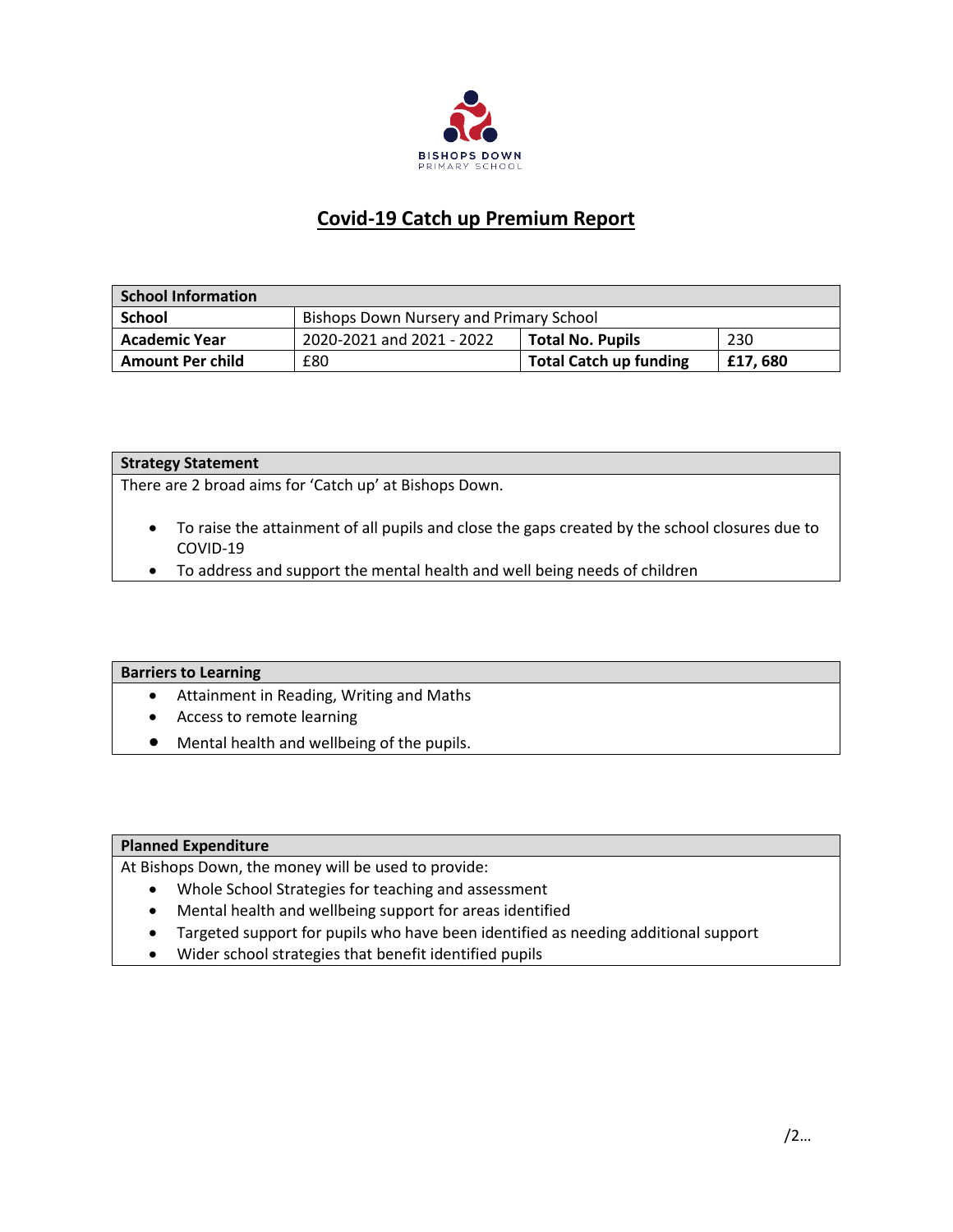| 1. Teaching and Whole School Strategies |                     |                       |                |          |
|-----------------------------------------|---------------------|-----------------------|----------------|----------|
| <b>Action</b>                           | <b>Rationale</b>    | <b>Measure</b>        | Leader         | Cost     |
| <b>Teaching Staff</b>                   | Additional          | Edukey software       | Catch up       | £577.08  |
|                                         | Teacher in Year 6   | <b>Target Tracker</b> | Programme lead |          |
|                                         | providing support   | Termly                |                |          |
|                                         | in all literacy     | assessment by         | Year 6 Teacher |          |
|                                         | areas one day a     | Class teacher         |                |          |
|                                         | week in small       |                       |                |          |
|                                         | groups to fill gaps |                       |                |          |
|                                         | in learning         |                       |                |          |
|                                         | identified by       |                       |                |          |
|                                         | Target Tracker.     |                       |                |          |
|                                         | Terms 2 and 3       |                       |                |          |
|                                         | 2021-2022           |                       |                |          |
| <b>Teaching Staff</b>                   | Targeted support    | Edukey software       | Catch up       | £1319.04 |
|                                         | in Year 2 for       | <b>Target Tracker</b> | Programme lead |          |
|                                         | nurture group       | Termly                |                |          |
|                                         | allowing class      | assessment by         | Year 2 Teacher |          |
|                                         | teacher to          | Class teacher         |                |          |
|                                         | provide targeted    | <b>Pupil Progress</b> |                |          |
|                                         | support to other    | meetings              |                |          |
|                                         | class members.      |                       |                |          |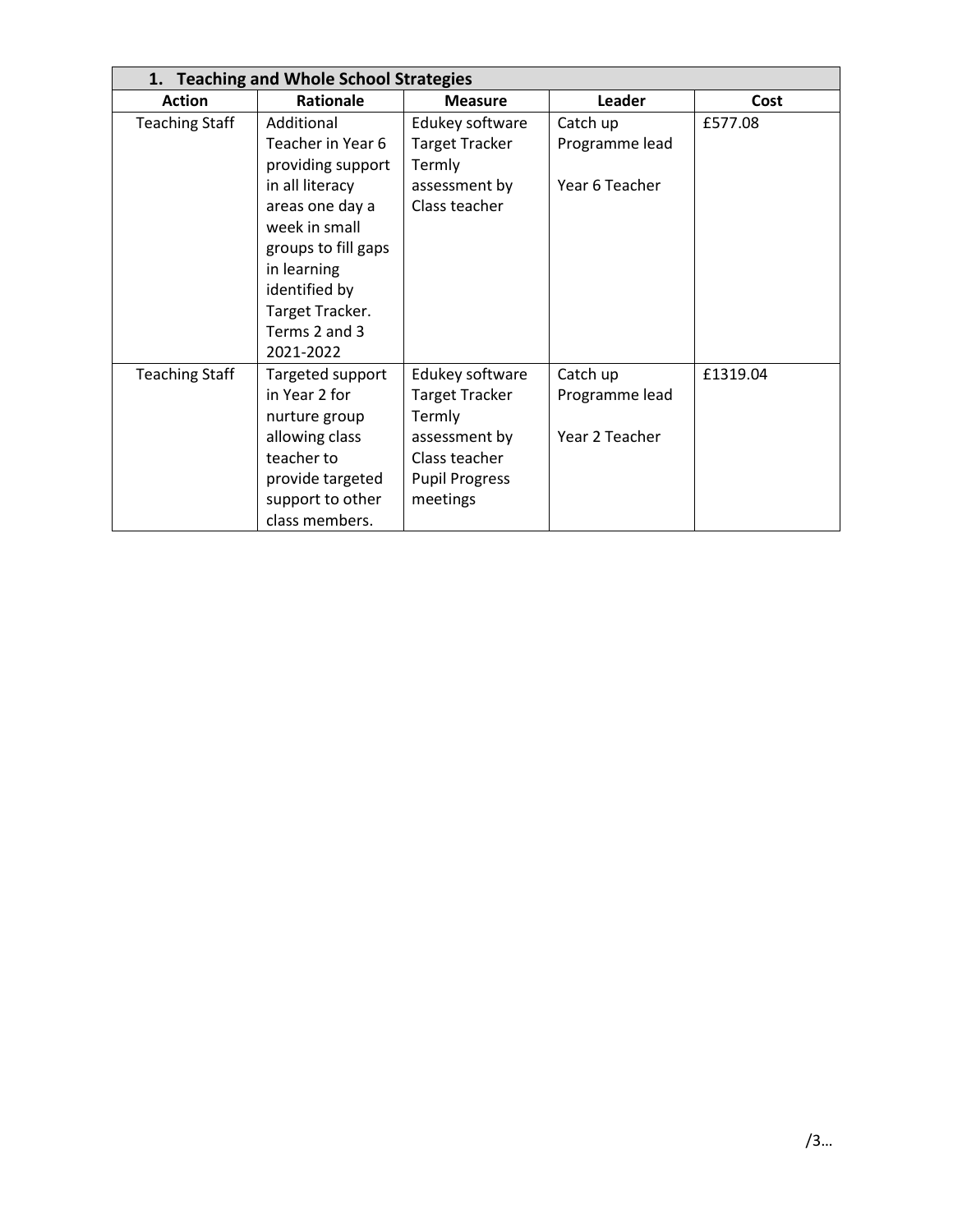| <b>Targeted Support</b><br>2.   |                                          |                                  |                       |           |
|---------------------------------|------------------------------------------|----------------------------------|-----------------------|-----------|
| <b>Action</b>                   | <b>Rationale</b>                         | <b>Measure</b>                   | Leader                | Cost      |
| <b>Teaching Staff</b>           | Targeted support                         | Feedback from                    | Catch up              | £741.96   |
|                                 | in Year 2 for                            | Class teacher and                | Programme lead        |           |
|                                 | nurture group                            | nurture teacher                  |                       |           |
|                                 | allowing                                 | Edukey software                  | Year 2 Teacher        |           |
|                                 | identified children                      | <b>Target Tracker</b>            |                       |           |
|                                 | to spend time on                         | Termly                           |                       |           |
|                                 | wellbeing                                | assessment by                    |                       |           |
|                                 | activities                               | Class teacher                    |                       |           |
|                                 |                                          | <b>Pupil Progress</b>            |                       |           |
|                                 |                                          | meetings                         |                       |           |
| <b>Teaching Staff</b>           | After school                             | Edukey software                  | <b>Class Teachers</b> | £4448.67  |
|                                 | <b>Tutoring support</b>                  | <b>Target Tracker</b>            |                       | 2020-2021 |
|                                 | across Years $1 - 6$                     | Termly                           | Programme Lead        |           |
|                                 | to fill gaps in                          | assessment by                    |                       |           |
|                                 | Reading writing                          | Class teacher                    |                       |           |
|                                 | and Maths                                | Pupil progress                   |                       |           |
|                                 |                                          | meetings                         |                       |           |
| Purchase of                     | <b>White Rose</b>                        | End of term                      | <b>Class Teachers</b> | £417      |
| resources to                    | workbooks for                            | assessment by                    |                       |           |
| support Maths                   | Years 1, 4 and 5                         | class teacher                    | Programme Lead        |           |
| Catch Up                        |                                          | Catch up feedback                |                       |           |
|                                 |                                          | from HLTA's                      | HLTA's                |           |
| <b>Teaching Staff</b>           | Wellbeing support                        | Wellbeing reports                | Programme lead        | £1442.70  |
|                                 | for invited                              | from class                       |                       |           |
|                                 | children returning<br>to school ahead of | teachers, pupil                  | Class teachers        |           |
|                                 |                                          | voice, parent                    |                       |           |
|                                 | new school year.                         | voice<br>End of term             | <b>Class Teachers</b> | No cost   |
| In class Catch up               | Targeted support<br>for children         |                                  |                       |           |
| support delivered               |                                          | assessment by<br>class teacher   |                       |           |
| by HLTA;s in<br>Terms 4,5 and 6 | identified by class<br>teachers and      |                                  | Programme Lead        |           |
| 2020-21                         | delivered in                             | Catch up feedback<br>from HLTA's | HLTA's                |           |
|                                 | blocks of 1 term                         |                                  |                       |           |
|                                 |                                          |                                  |                       |           |
|                                 | per Year group.                          |                                  |                       |           |